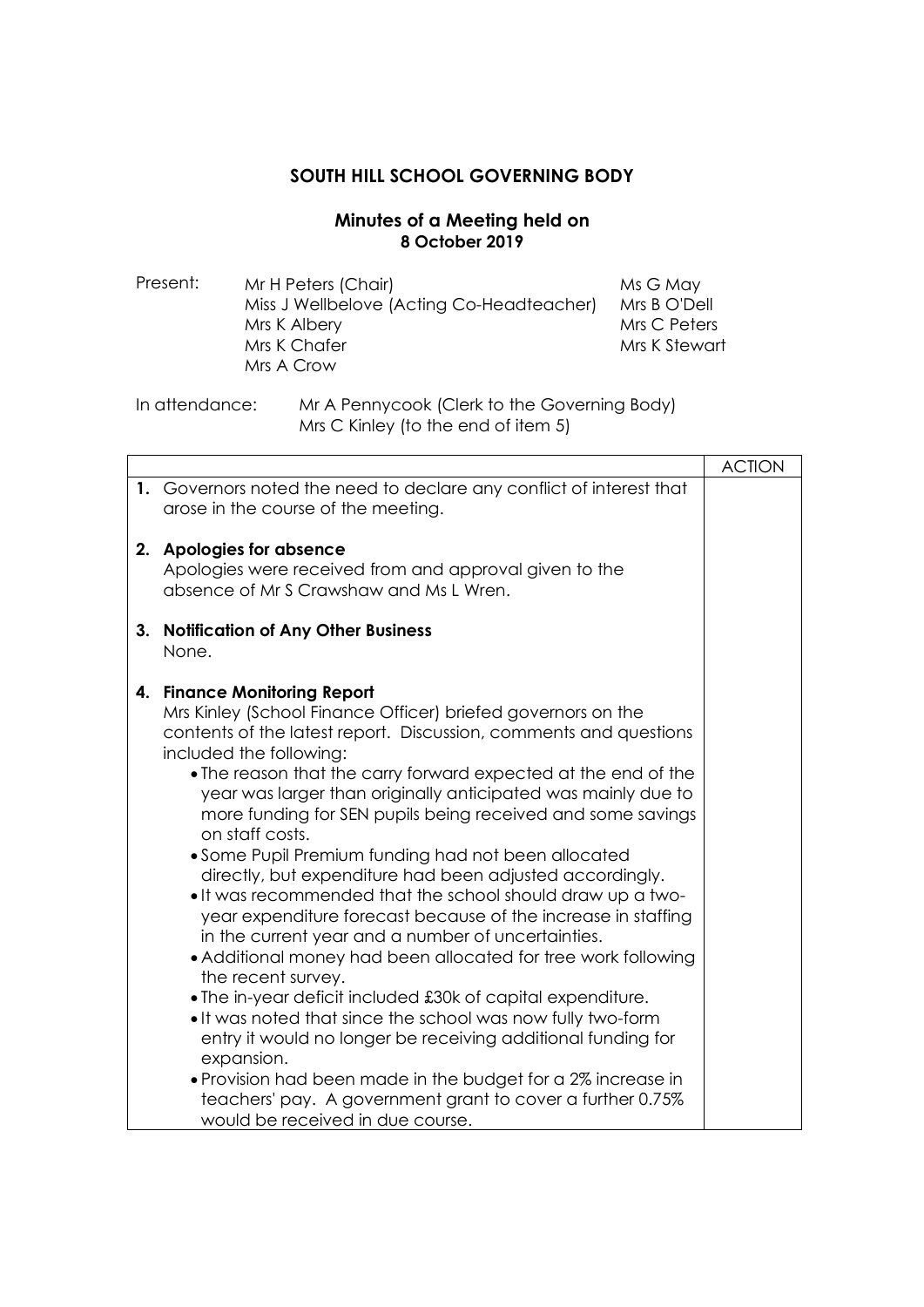| 5. Summer Term Financial Return<br>5.1. Mrs Kinley outlined the main points of the document and<br>indicated that although some aspects differed from the<br>previous report these were technical and not substantive. The<br>bottom line was still the same.<br>5.2. There followed a discussion about the replacement for Mrs<br>Kinley who was to leave her post at the end of the month. A<br>member of the administrative staff at Boxmoor Primary School<br>had been appointed to the role and there were some<br>questions about her experience and level of expertise. Mrs<br>Kinley indicated that she would be briefing her replacement<br>who would be shadowing her in the remainder of her time in<br>post. Appropriate training would be provided, and the<br>arrangement would be monitored by all four schools who<br>were party to it. |    |
|---------------------------------------------------------------------------------------------------------------------------------------------------------------------------------------------------------------------------------------------------------------------------------------------------------------------------------------------------------------------------------------------------------------------------------------------------------------------------------------------------------------------------------------------------------------------------------------------------------------------------------------------------------------------------------------------------------------------------------------------------------------------------------------------------------------------------------------------------------|----|
| [Mrs Kinley was thanked for attending the meeting and for her<br>work with the school. She then left the meeting.]                                                                                                                                                                                                                                                                                                                                                                                                                                                                                                                                                                                                                                                                                                                                      |    |
| 6. The South Hill Way<br>Following discussion it was agreed that the current wording (In<br>particular the heading 'Reflect') should remain unaltered for the<br>year and be reviewed in the summer.                                                                                                                                                                                                                                                                                                                                                                                                                                                                                                                                                                                                                                                    |    |
| 7. Headteachers' Report<br>7.1. The report had been issued in advance. Comments,<br>questions and discussion included the following:<br>7.1.1. One pupil had recently been excluded for two days.<br>7.1.2. Following a query over the number of pupils on roll Miss<br>Wellbelove confirmed that the data in the report was<br>accurate. A governor reported that she knew of parents<br>who wanted places in years where there were vacancies.<br>Another governor wished to be reassured that a casual<br>admission into Reception Robins was allocated according<br>the published admission rules. Miss Wellbelove would                                                                                                                                                                                                                            |    |
| contact the Admissions Team to clarify both issues.<br>7.1.3. Pupil Performance<br>• The drop in the level of performance compared with<br>previous years in some cases was noted. The could be<br>partly attributed to a change in the nature of the school's<br>intake. In the Early Years, in particular, greater<br>engagement with parents was being encouraged.<br>• A governor commented that although attainment                                                                                                                                                                                                                                                                                                                                                                                                                                | JW |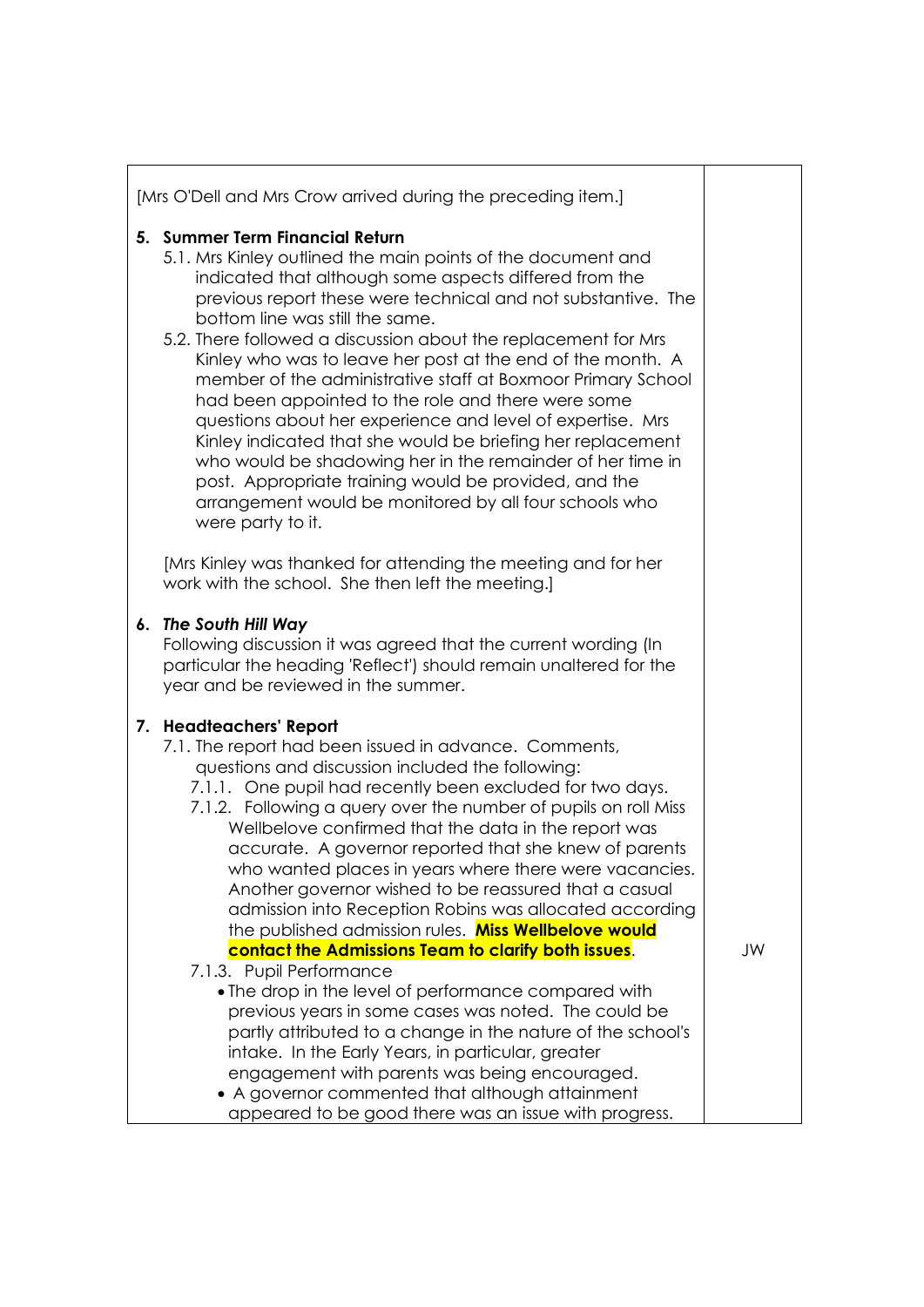| Miss Wellbelove commented that while the base-line                 |    |
|--------------------------------------------------------------------|----|
| assessment was accurate when it was conducted the                  |    |
| children did change and develop at different rates at              |    |
| such a young age. Miss Sacco was liaising closely with             |    |
| Heath Lane Nursery School.                                         |    |
| • A governor asked whether it would be possible for                |    |
| governors to be provided with data to enable them to               | JW |
| <b>track the progress of pupils</b> from year to year within their |    |
| year group as they progressed through the school.                  |    |
| • A governor asked whether improvements were needed                |    |
|                                                                    |    |
| to the library so that books appropriate for 'free readers'        |    |
| would be available. An approach was to be made to the              | JW |
| PTA for funds to buy more books.                                   |    |
| 7.1.4. Sports Premium                                              |    |
| A report on the impact of the use of the funding was               |    |
| considered. Governors requested in <b>addition information</b>     | JW |
| showing how many individual pupils attended sporting               |    |
| <b>activities</b> and what proportion were from vulnerable         |    |
| groups.                                                            |    |
|                                                                    |    |
| 8. Policies and Documents                                          |    |
| 8.1. The following were approved: Pay Policy and revised pay       |    |
| rates for teachers; Accessibility Plan; Drugs and Substance        |    |
| Misuse Policy.                                                     |    |
| 8.2. Consideration of matters for inclusion in a complaints        |    |
| procedure. It was agreed that the new HHC model                    |    |
| procedure should be awaited and then, if necessary,                |    |
|                                                                    |    |
| adapted. There should be some link to the school's recently        |    |
| published Communication Policy for parents.                        |    |
| 8.3. Terms of Reference for committees and panels were             |    |
| approved.                                                          |    |
|                                                                    |    |
| 9. Minutes of Previous Meeting                                     |    |
| The minutes of the meeting held on 10 September were approved      |    |
| and signed.                                                        |    |
|                                                                    |    |
| 10. Actions from Previous Meetings                                 |    |
| All actions had been completed or were in hand.                    |    |
|                                                                    |    |
| 11. Matters Arising from the Minutes not on the Agenda             |    |
| Item 6: Mrs Stewart had attended a meeting of the<br>11.1.         |    |
| School Council where she had responded questions. She and          |    |
|                                                                    |    |
| Mrs Albery reported that it had been a very positive event,        |    |
| and that the pupils were very proud to be serving and had          |    |
| many good ideas for improving the school.                          |    |
| 11.2.<br>Item 16.1: It was agreed that since no in-house session   |    |
| dedicated to preparation for Ofsted was available <b>a request</b> | ΑP |